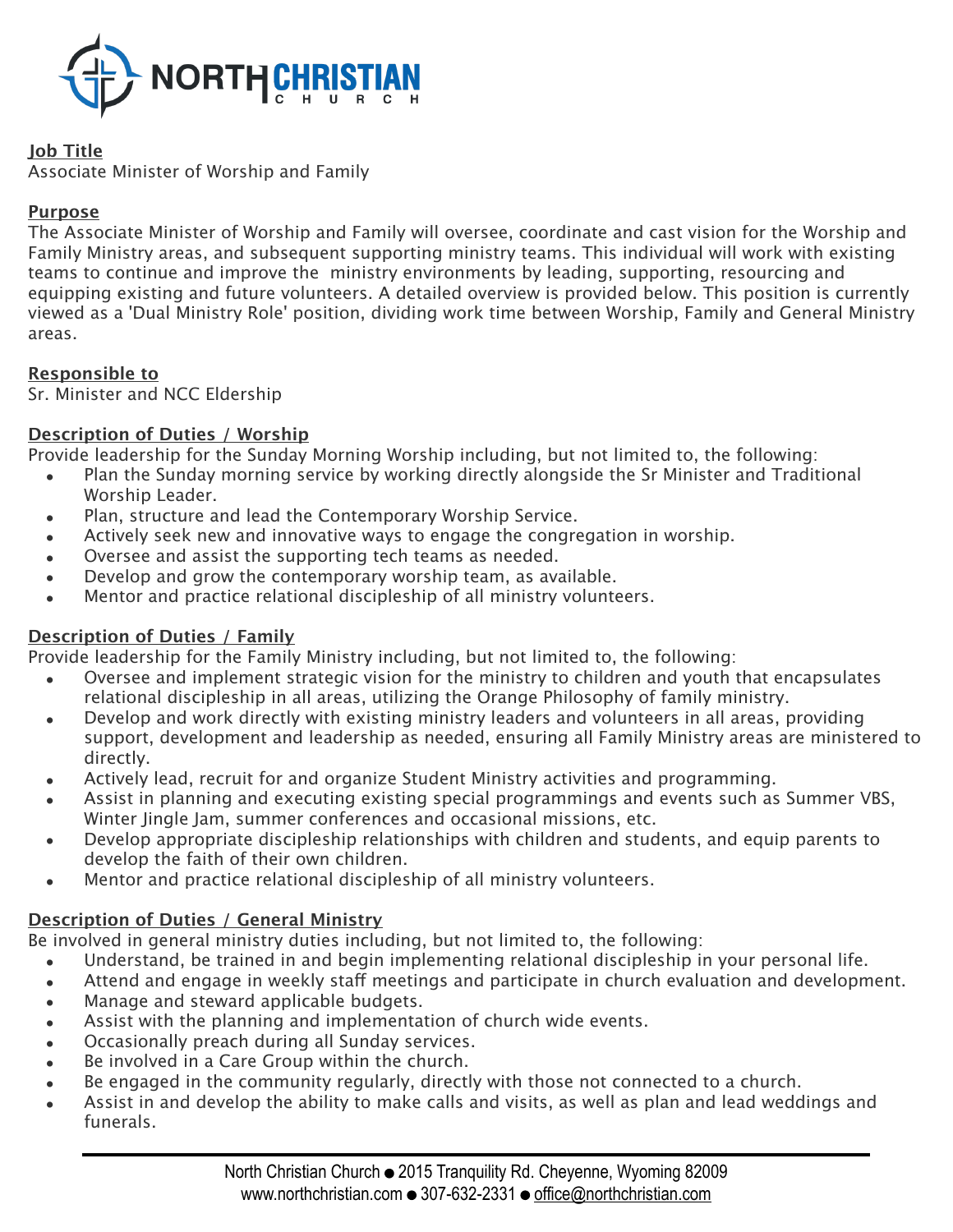

### **Key Results Areas:**

The Associate Minister of Worship and Family is a new ministry position for NCC. The individual will begin working with ministries previously led by other staff or volunteers. Because of the amount of opportunities available for this position, the NCC Leadership sees the following as the most important ministry areas needing to see progress, as soon as possible:

- Worship
	- Plan, structure and lead the Contemporary Worship Service.
	- Oversee and assist the supporting tech teams as needed.
- **Family** 
	- $\circ$  Develop and work directly with existing ministry leaders and volunteers in all areas, providing support, development and leadership as needed, ensuring all Family Ministry areas are ministered to directly.
	- $\circ$  Actively lead, recruit for and organize Student Ministry activities and programming.
	- Assist in planning and executing existing special programmings and events such as Summer VBS, Winter Jingle Jam, summer conferences and occasional missions, etc.
- General Ministry
	- Understand, be trained in and begin implementing the relational discipleship model, as developed by Real Life Ministries.
	- ⊙ Attend and engage in weekly staff meetings and participate in church evaluation and development.

#### **Minimum Job Requirements:**

- Be a follower of Jesus and live a lifestyle that demonstrates obedience to Christ.
- Be willing to be held accountable, as defined in 1 Timothy 3 and Titus 1.
- Be in agreement with the essential doctrinal beliefs of NCC.
- Be committed to the core vision of NCC.
- Be committed to Biblical tithing.
- Be fully supportive of the leadership of NCC.
- Be engaged in relational discipleship in all areas of ministry.
- Be committed to set and achieve ministry vision and goals.
- Have the ability to build and maintain appropriate relationships with students and adults.
- Have a high level of accountability and personal motivation.
- Be able to be a functioning team player.
- Have completed or working towards a Bachelors degree in applicable ministry area, from a recognized Christian college or university.

#### **How to Apply:**

- Please send the following to Matt Snyder via email (matt@northchristian.com):
	- The attached job application, completed fully
	- An accurate and current Cover Letter and Resume
	- Links to relevant video showing your ministry in action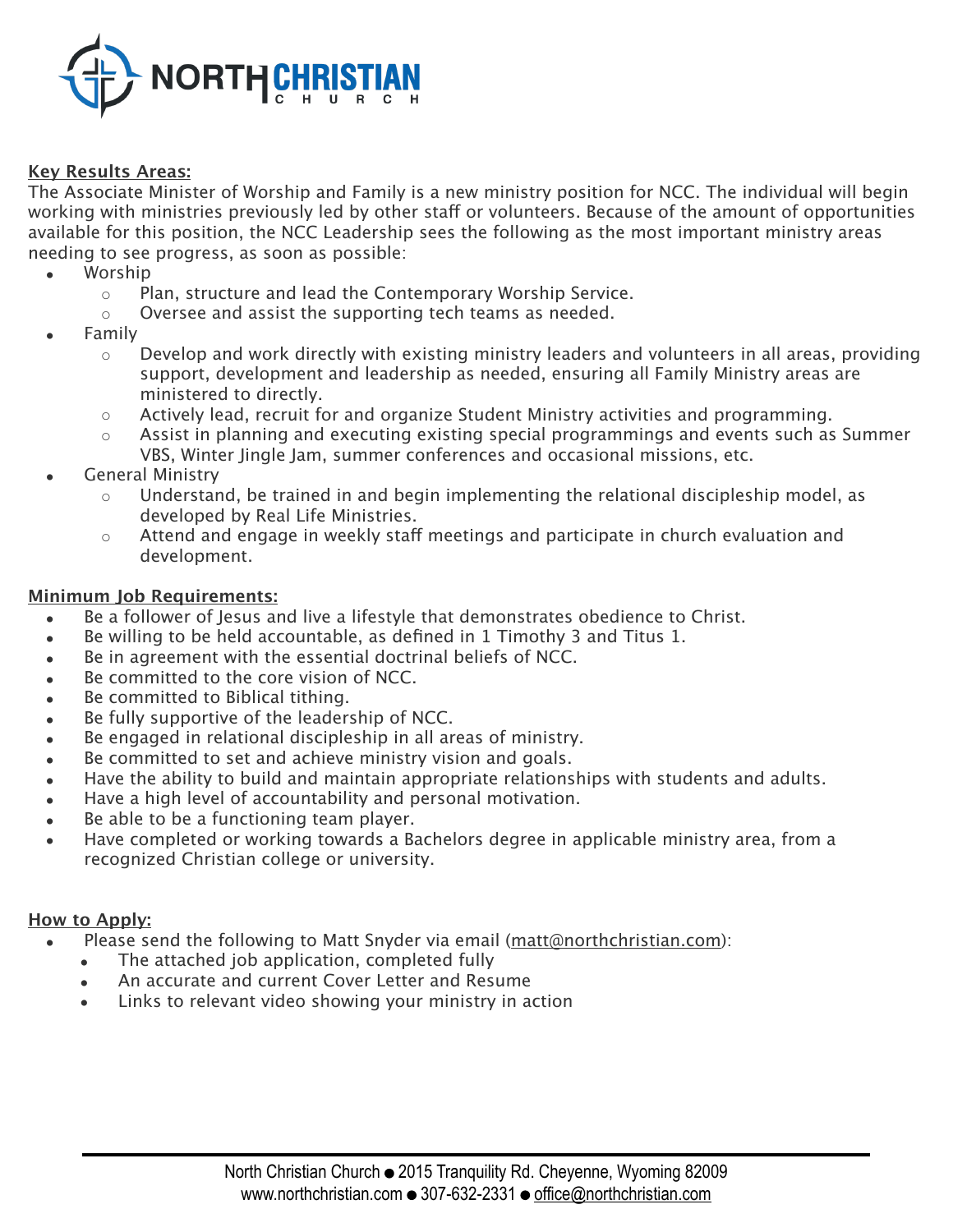

# **Application for Associate Minister of Worship and Family**

## **Contact Information**

| Name:    | DOB:   |
|----------|--------|
| Address: |        |
| Email:   | Phone: |

## **Employment Qualifications**

|                                                                      | Nο  |
|----------------------------------------------------------------------|-----|
| Have you been convicted of a felony within the last seven years? Yes | No. |
| (Conviction will not necessarily disqualify you from employment)     |     |

List your last 3 employers, dates employed, job responsibilities (include salary), & your reason for leaving:

\_\_\_\_\_\_\_\_\_\_\_\_\_\_\_\_\_\_\_\_\_\_\_\_\_\_\_\_\_\_\_\_\_\_\_\_\_\_\_\_\_\_\_\_\_\_\_\_\_\_\_\_\_\_\_\_\_\_\_\_\_\_\_\_\_\_\_\_\_\_\_\_\_\_\_\_\_\_\_\_\_\_\_\_\_\_\_\_\_\_\_\_\_\_

\_\_\_\_\_\_\_\_\_\_\_\_\_\_\_\_\_\_\_\_\_\_\_\_\_\_\_\_\_\_\_\_\_\_\_\_\_\_\_\_\_\_\_\_\_\_\_\_\_\_\_\_\_\_\_\_\_\_\_\_\_\_\_\_\_\_\_\_\_\_\_\_\_\_\_\_\_\_\_\_\_\_\_\_\_\_\_\_\_\_\_\_\_\_

\_\_\_\_\_\_\_\_\_\_\_\_\_\_\_\_\_\_\_\_\_\_\_\_\_\_\_\_\_\_\_\_\_\_\_\_\_\_\_\_\_\_\_\_\_\_\_\_\_\_\_\_\_\_\_\_\_\_\_\_\_\_\_\_\_\_\_\_\_\_\_\_\_\_\_\_\_\_\_\_\_\_\_\_\_\_\_\_\_\_\_\_\_\_

\_\_\_\_\_\_\_\_\_\_\_\_\_\_\_\_\_\_\_\_\_\_\_\_\_\_\_\_\_\_\_\_\_\_\_\_\_\_\_\_\_\_\_\_\_\_\_\_\_\_\_\_\_\_\_\_\_\_\_\_\_\_\_\_\_\_\_\_\_\_\_\_\_\_\_\_\_\_\_\_\_\_\_\_\_\_\_\_\_\_\_\_\_\_

Have you ever been asked to leave a job? If yes, please describe:

Please list office skills, systems you have utilized and other qualifications you possess that would be of assistance for this role:

\_\_\_\_\_\_\_\_\_\_\_\_\_\_\_\_\_\_\_\_\_\_\_\_\_\_\_\_\_\_\_\_\_\_\_\_\_\_\_\_\_\_\_\_\_\_\_\_\_\_\_\_\_\_\_\_\_\_\_\_\_\_\_\_\_\_\_\_\_\_\_\_\_\_\_\_\_\_\_\_\_\_\_\_\_\_\_\_\_\_\_\_\_\_

\_\_\_\_\_\_\_\_\_\_\_\_\_\_\_\_\_\_\_\_\_\_\_\_\_\_\_\_\_\_\_\_\_\_\_\_\_\_\_\_\_\_\_\_\_\_\_\_\_\_\_\_\_\_\_\_\_\_\_\_\_\_\_\_\_\_\_\_\_\_\_\_\_\_\_\_\_\_\_\_\_\_\_\_\_\_\_\_\_\_\_\_\_\_

\_\_\_\_\_\_\_\_\_\_\_\_\_\_\_\_\_\_\_\_\_\_\_\_\_\_\_\_\_\_\_\_\_\_\_\_\_\_\_\_\_\_\_\_\_\_\_\_\_\_\_\_\_\_\_\_\_\_\_\_\_\_\_\_\_\_\_\_\_\_\_\_\_\_\_\_\_\_\_\_\_\_\_\_\_\_\_\_\_\_\_\_\_\_

\_\_\_\_\_\_\_\_\_\_\_\_\_\_\_\_\_\_\_\_\_\_\_\_\_\_\_\_\_\_\_\_\_\_\_\_\_\_\_\_\_\_\_\_\_\_\_\_\_\_\_\_\_\_\_\_\_\_\_\_\_\_\_\_\_\_\_\_\_\_\_\_\_\_\_\_\_\_\_\_\_\_\_\_\_\_\_\_\_\_\_\_\_\_

Please list your social media handles: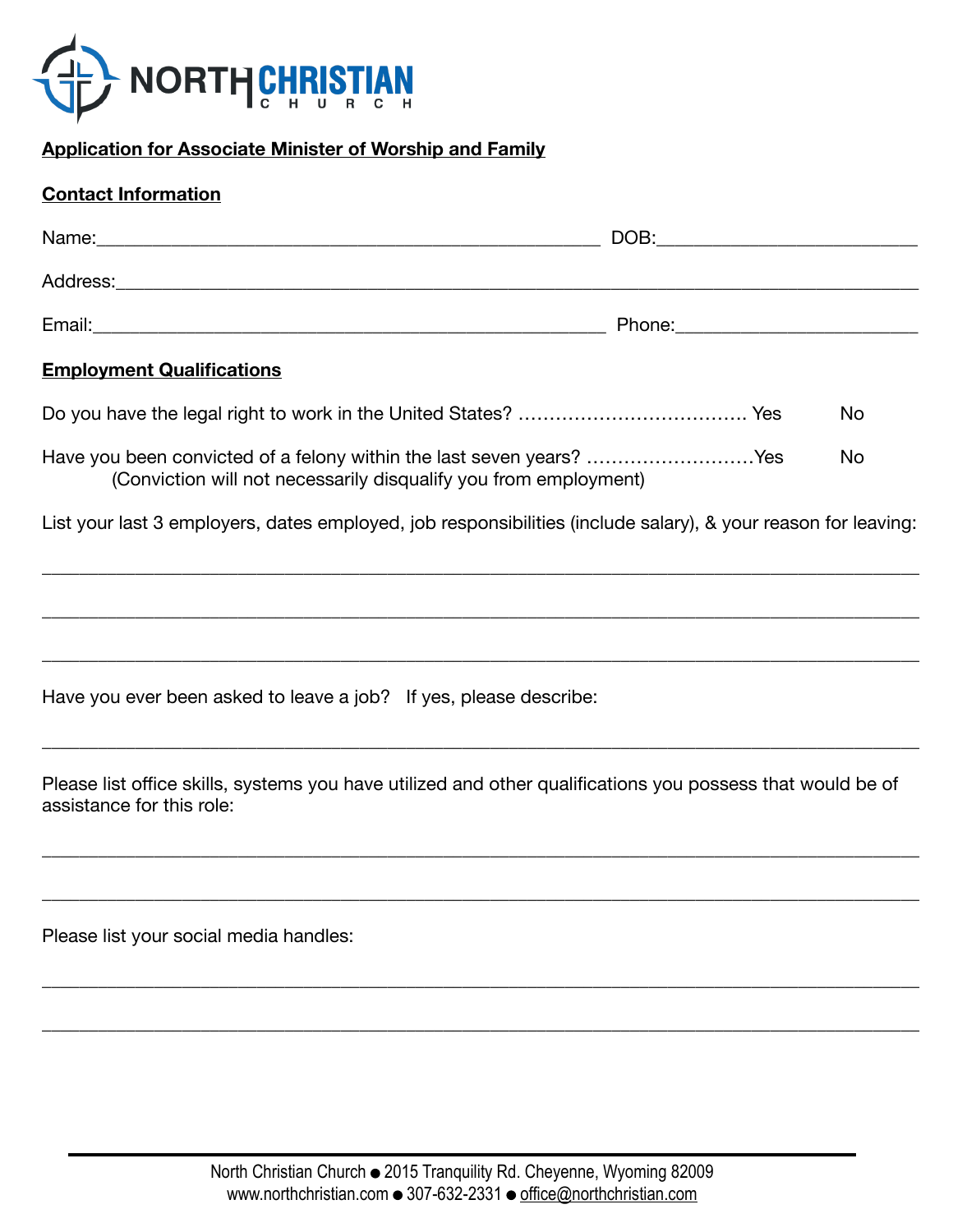Why is this role of interest to you?

Please describe your definition of 'discipleship', and the role it plays in the local church.

|  | <b>No</b> |  |
|--|-----------|--|
|  |           |  |

\_\_\_\_\_\_\_\_\_\_\_\_\_\_\_\_\_\_\_\_\_\_\_\_\_\_\_\_\_\_\_\_\_\_\_\_\_\_\_\_\_\_\_\_\_\_\_\_\_\_\_\_\_\_\_\_\_\_\_\_\_\_\_\_\_\_\_\_\_\_\_\_\_\_\_\_\_\_\_\_\_\_\_\_\_\_\_\_\_\_\_\_\_\_

\_\_\_\_\_\_\_\_\_\_\_\_\_\_\_\_\_\_\_\_\_\_\_\_\_\_\_\_\_\_\_\_\_\_\_\_\_\_\_\_\_\_\_\_\_\_\_\_\_\_\_\_\_\_\_\_\_\_\_\_\_\_\_\_\_\_\_\_\_\_\_\_\_\_\_\_\_\_\_\_\_\_\_\_\_\_\_\_\_\_\_\_\_\_

\_\_\_\_\_\_\_\_\_\_\_\_\_\_\_\_\_\_\_\_\_\_\_\_\_\_\_\_\_\_\_\_\_\_\_\_\_\_\_\_\_\_\_\_\_\_\_\_\_\_\_\_\_\_\_\_\_\_\_\_\_\_\_\_\_\_\_\_\_\_\_\_\_\_\_\_\_\_\_\_\_\_\_\_\_\_\_\_\_\_\_\_\_\_

\_\_\_\_\_\_\_\_\_\_\_\_\_\_\_\_\_\_\_\_\_\_\_\_\_\_\_\_\_\_\_\_\_\_\_\_\_\_\_\_\_\_\_\_\_\_\_\_\_\_\_\_\_\_\_\_\_\_\_\_\_\_\_\_\_\_\_\_\_\_\_\_\_\_\_\_\_\_\_\_\_\_\_\_\_\_\_\_\_\_\_\_\_\_

\_\_\_\_\_\_\_\_\_\_\_\_\_\_\_\_\_\_\_\_\_\_\_\_\_\_\_\_\_\_\_\_\_\_\_\_\_\_\_\_\_\_\_\_\_\_\_\_\_\_\_\_\_\_\_\_\_\_\_\_\_\_\_\_\_\_\_\_\_\_\_\_\_\_\_\_\_\_\_\_\_\_\_\_\_\_\_\_\_\_\_\_\_\_

\_\_\_\_\_\_\_\_\_\_\_\_\_\_\_\_\_\_\_\_\_\_\_\_\_\_\_\_\_\_\_\_\_\_\_\_\_\_\_\_\_\_\_\_\_\_\_\_\_\_\_\_\_\_\_\_\_\_\_\_\_\_\_\_\_\_\_\_\_\_\_\_\_\_\_\_\_\_\_\_\_\_\_\_\_\_\_\_\_\_\_\_\_\_

\_\_\_\_\_\_\_\_\_\_\_\_\_\_\_\_\_\_\_\_\_\_\_\_\_\_\_\_\_\_\_\_\_\_\_\_\_\_\_\_\_\_\_\_\_\_\_\_\_\_\_\_\_\_\_\_\_\_\_\_\_\_\_\_\_\_\_\_\_\_\_\_\_\_\_\_\_\_\_\_\_\_\_\_\_\_\_\_\_\_\_\_\_\_

If yes, please state the date and place of ordination:

Please list the names, phone numbers and email addresses of three references we might contact. Please include one spiritual, one professional, and one personal reference.

| . .           |  |  |
|---------------|--|--|
| ヮ<br><u>.</u> |  |  |
| 3.            |  |  |

What salary range do you require if selected for this position? Please do not reply 'negotiable'.

Were you referred to this role by a NCC Member? If yes, who?

\_\_\_\_\_\_\_\_\_\_\_\_\_\_\_\_\_\_\_\_\_\_\_\_\_\_\_\_\_\_\_\_\_\_\_\_\_\_\_\_\_\_\_\_\_\_\_\_\_\_\_\_\_\_\_\_\_\_\_\_\_\_\_\_\_\_\_\_\_\_\_\_\_\_\_\_\_\_\_\_\_\_\_\_\_\_\_\_\_\_\_\_\_\_

### **Statement of Faith**

Please read the following doctrinal statements.

\*We believe…

God is the Creator and Ruler of the universe. He eternally exists in three persons: the Father, the Son, and Holy Spirit. These three are co-equal and are one God. (Genesis 1:1, 26-27, 3:22; Psalm 90:2; Matthew 28:19, II Corinthians 13:14; I Peter 1:2)

We believe that God the Father holds all the attributes of God while exercising a unique role in the triune God. He